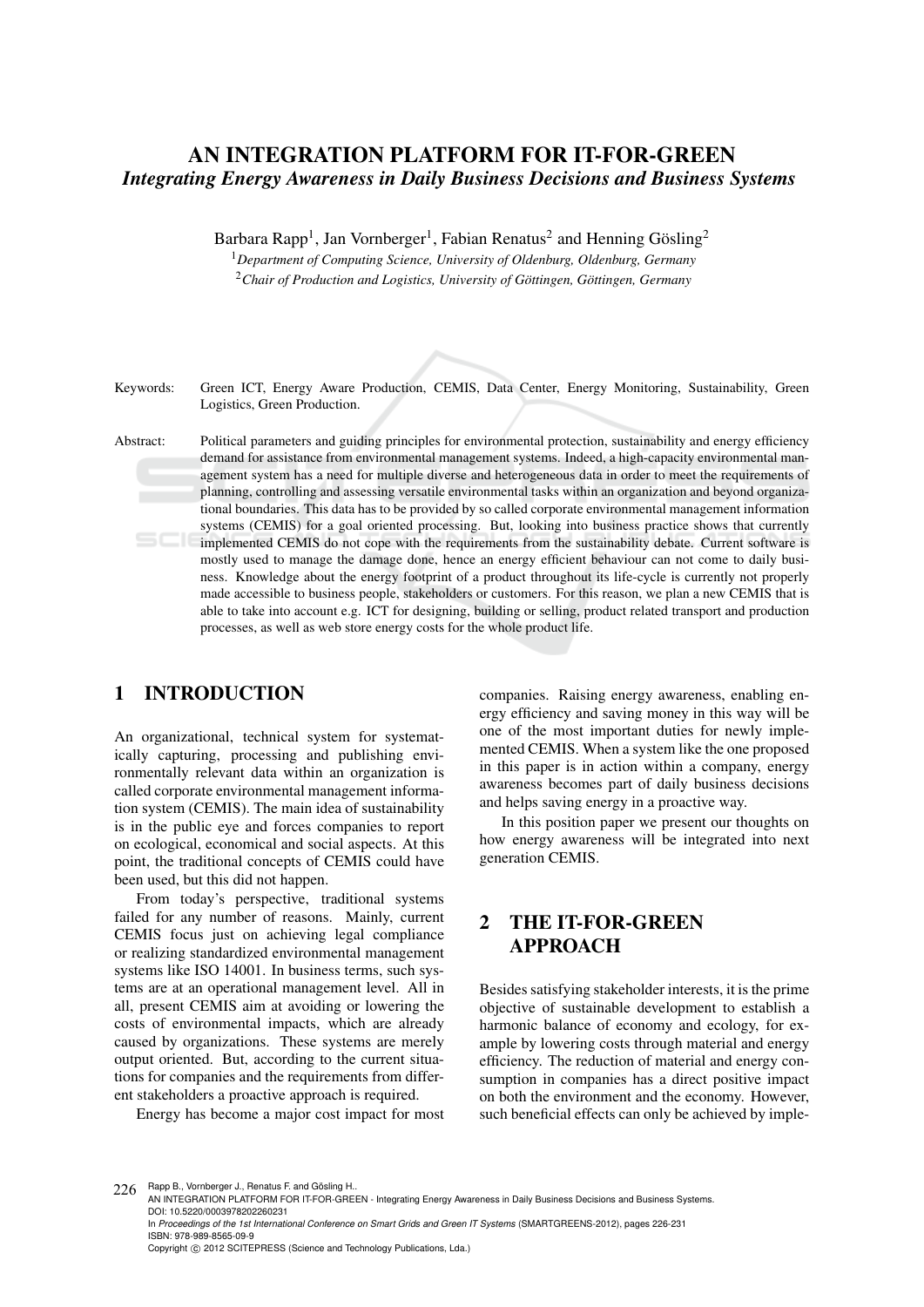menting a new generation of more strategic CEMIS.

The term IT-for-Green aims at increasing the environmental friendliness of companies and their processes by means of IT. In this context, CEMIS are to be regarded essential for supporting the sustainability integration. Conventional CEMIS are not sufficient to achieve this objective, for they mostly serve the purpose of ensuring legal compliance with relevant environmental laws and regulations, mainly in order to avoid financial sanctions from state authorities. With such a strong operational focus, the requirements entailed by the concept of sustainable development can only be fulfilled to a very limited degree. On the other hand, companies may achieve profits by applying sustainable development measures: they reduce costs through material savings and – becoming more and more important – by implementing energy efficiency and increase their turnovers through sustainable products and services, corporate image improvement and advantages in competition.

Besides giving guidelines, the IT-for-Green project aims at implementing a second generation CEMIS. We are planning a system, that is based on three building blocks. These modules correspond to the life-cycle of products from input (measuring energy efficiency of the ICT used) to transformation (logistics and sustainable product development) to output (corporate communication and sustainability reports). The underlying architecture enables a collection of green web services. In future, they will provide a basis for a service platform (called green service mall). To succeed in implementing a second generation CEMIS the expertise of different scientific and industry partners is combined.

#### 2.1 Goals

Second generation CEMIS will be located at the strategic level of a company and provide relevant environmental information and algorithms for decision support. Also, it will enable the evaluation of sustainable development lines, of mission critical prices of resources or of volatile energy markets. For this reason related risks and system dynamical cause and effects between economic, ecologic and social indicators can be made visible.

Future CEMIS aim at using the company's IT as resource guiding, integrative system for intelligent and strategic supervision. In this way a chance and risk efficient, strategic environmental management can be realized and sustainable shareholder value can be generated. Such information systems will gain broad importance for companies.

#### 2.2 Planned Implementation

One result of the project will be a proof-of-concept implementation. As mentioned above, three software modules with corresponding services and process models will be developed. The building blocks will cover the complete product life-cycle from input to transformation to output. The module "Green IT" (section 3) will provide services that deal with energy efficiency of the ICT infrastructure. They can be used stand-alone or as data source for other services and modules. Section 4 focusses on "Green Production and Logistics". This module provides services that enable the reduction of energy and material flows. The third module deals with sustainability reporting and dialog-based communication. It provides services, that for example enhance (external) data (e.g. from module 1 or 2) and based on this, build reports for different stakeholders.

The core system, that will finally make up the next generation in the CEMIS, will be a serviceoriented platform that allows for loose coupling and bundling of necessary methods. A green service mall will provide a semantically enriched procurement of CEMIS-functionality for individual embedding into workflows. Embedding environmental considerations into arbitrary (business) processes this way, allows for an intermixed usage of specific functions from selfhosted services, external service providers and nonenvironmental services. Such architecture allows for a highly flexible integration of environmental tasks into traditional (already installed) information infrastructures with the new CEMIS as the integrating system. For our prototype we will have to short-list the functions that will be actually implemented.

With high priority, we will focus on energy awareness and reduction as one of the most important use cases for our first prototype. These services are currently implemented and tested with our industry partners.

### 3 CAPTURING AND REPORTING ICT ENERGY CONSUMPTION

The energy demand of ICT infrastructure is rising continuously (Koomey, 2007). Looking at a typical data center today, consumption has reached a point, were the running costs of the ICT equipment is as much an important factor as the investment costs in the first place (Barroso, 2005).

Yet, many businesses do not have much information about the energy requirements and consumption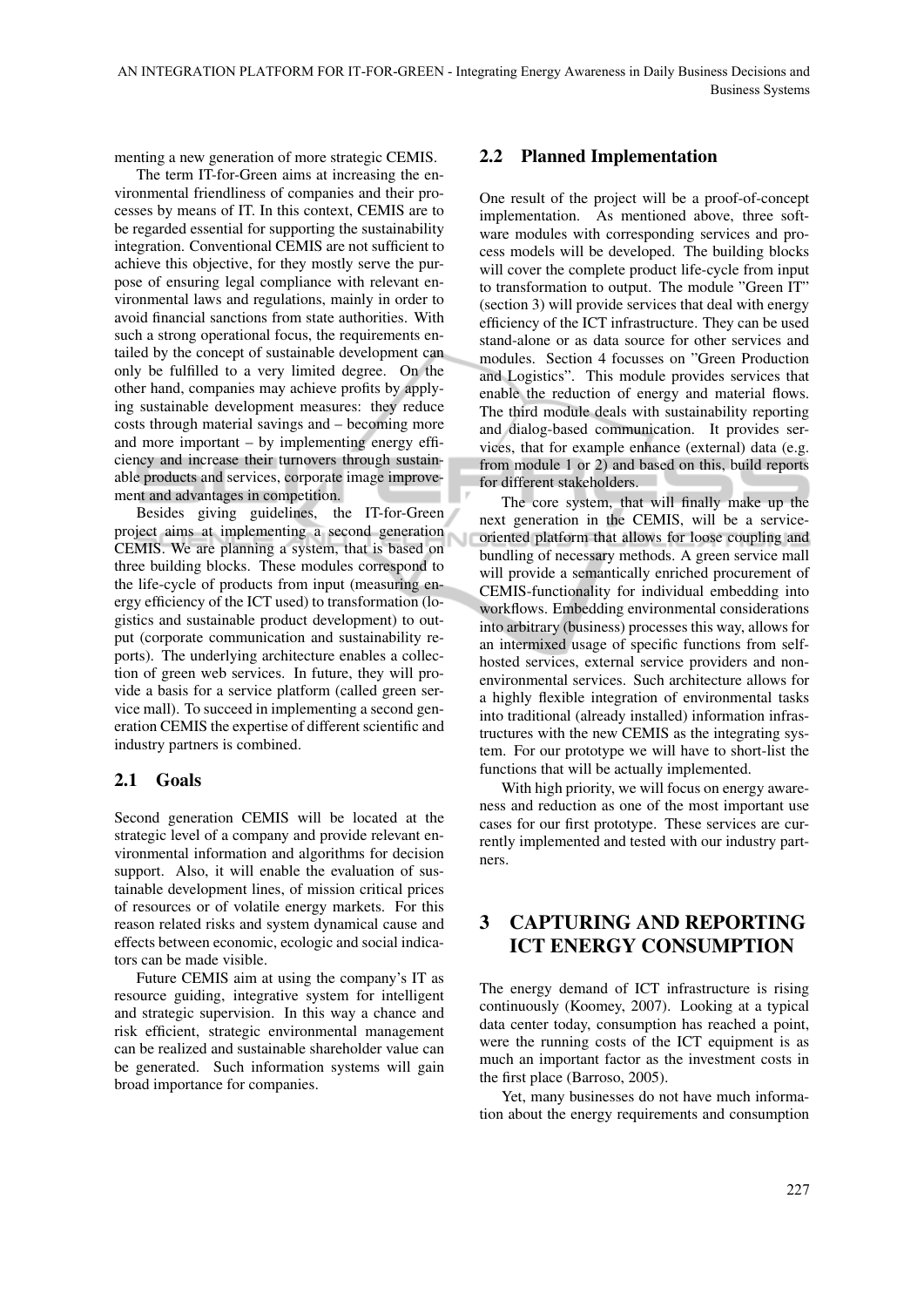

Figure 1: Energy usage of a server in different load situations.

of their ICT equipment (BITKOM, 2008). It is therefore an important aspect of future CEMIS to support companies in monitoring energy usage and attribute it to the relevant business processes.

To tackle this problem, it is necessary to introduce measuring hardware into the data center. A large number of measuring points are required to reach a high degree of detail in the reporting. To lessen the burden of implementing this measuring infrastructure, our project will also look into ways to reduce the number of measuring points needed.

One such approach consists of merely estimating energy usage on the basis of equipment utilization levels. Looking at the example of servers, this kind of data – for example CPU utilization or network activity – is often readily available through software alone. If this data can be used to accurately estimate power usage, the implementation of a monitoring infrastructure can be simplified.

It will be a goal of the project to facilitate such an approach by providing relevant services as part of the green service mall. Preliminary work has started to build reliable models that predict energy usage based on server utilization. We validate these models through measurements performed in our lab server environments as well as in larger data centers. Consistent with other work in this area (Rivoire et al., 2008) we see a strong influence of CPU activity on power usage in our measurements (figure 1).

Even with a simple linear module based on CPU utilization levels it is possible to attempt a power usage estimation. Figure 2 shows a screenshot of a software module – which will be part of our prototype – as it is estimating the power usage of a server. For comparison, the actual measurements are tracked as well and in our experiments this model achieves correct predictions with an average error of 6 %.

Of course there are many more components than servers in a data center. Measuring points are also required for the cooling infrastructure, for network equipment and for the uninterruptible power supply. Once all of these measurement points are in place,

the data can be fed into a model of the data center. Such a model-based approach is helpful in two ways: Firstly, it can be the basis for various reports and metrics (like PUE, power usage effectiveness) regarding the current situation. Secondly, it becomes possible to simulate the effect of changes to the data center and thereby helps in the process of identifying power saving potentials.

Furthermore, a detailed understanding of the energy situation of the data center also helps in mapping business processes to the computing resources they require and in turn the energy usage they cause. Making this connection is a crucial part in making informed decisions about the structure of these business processes.

# 4 CAPTURING AND REPORTING PRODUCTION AND LOGISTICS PROCESSES

IGY PUBLIC **ATIONS** The "Green Production and Logistics" module aims at developing services, that allow small and mediumsized enterprises (SMEs) for better analyzing the environmental impact of their production and/or logistics processes. In both areas, international standardized methodologies such as the Eco-Management and Audit Scheme (EMAS), parts of the ISO 14000 series and the DIN EN 16258 are applied, in order to ensure the comparability of results and long term usability. However, one major obstacle is the difference in those two process types. On the one hand, production processes describe the physical transformation of goods and can be very versatile depending on the industrial sector the enterprise is operating in. Logistic processes, on the other hand, cover the transportation of goods over space and time and are less industryspecific, which means they require less customization efforts after the installation of our tool.

#### 4.1 Green Production

The module enables a SME to measure the environmental performance of production processes. Therefore, the first important step is to break down main processes into subprocesses and further into single activities. In this sense, it is not suitable to treat the enterprise as a whole (black-box) and just quantify its in- and outputs, because thereby, potential improvements can not be identified.

Each identified activity, specified by its core (e.g. technical plant specification) and dynamic data (e.g. material input), is used to create a basic material and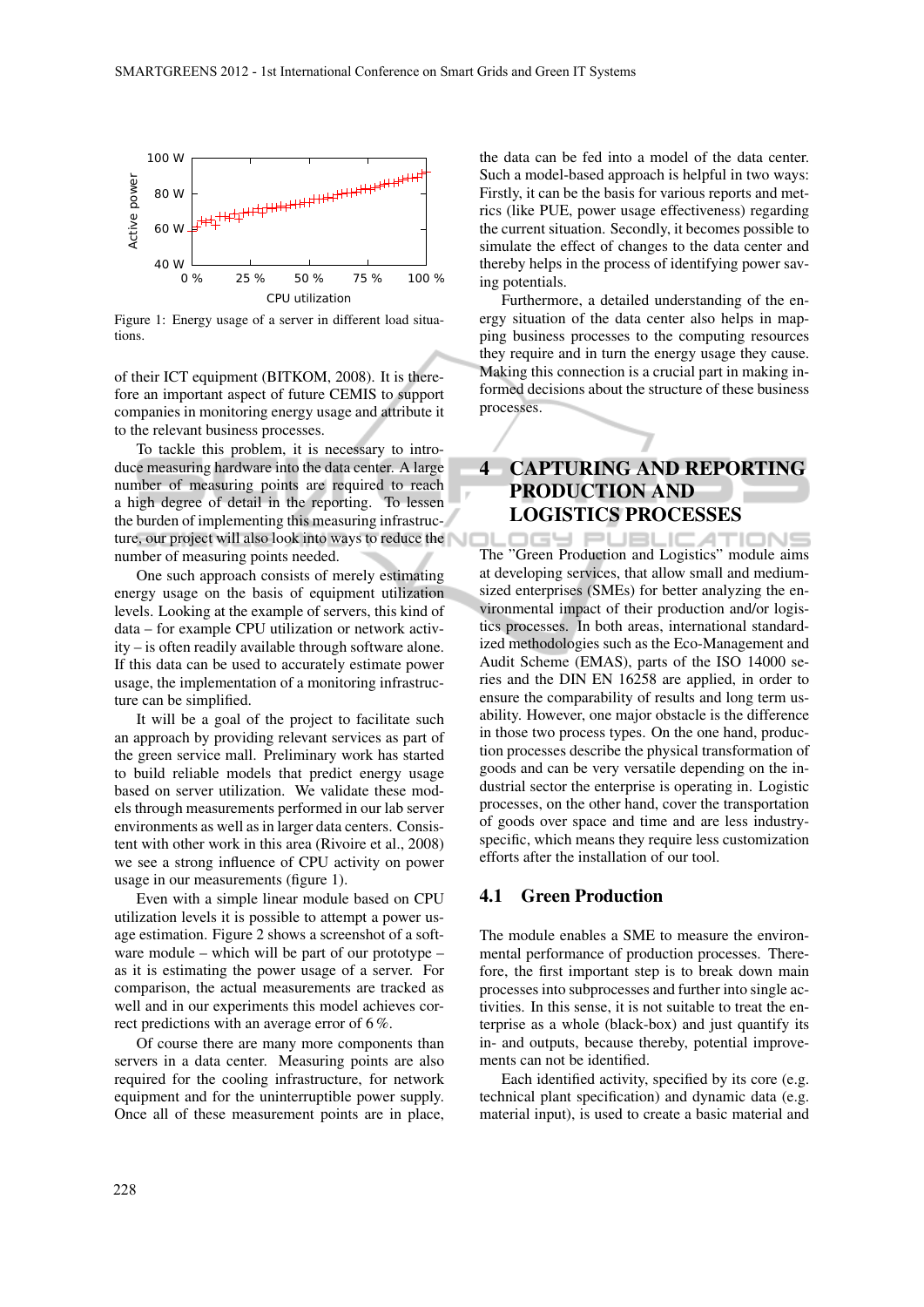AN INTEGRATION PLATFORM FOR IT-FOR-GREEN - Integrating Energy Awareness in Daily Business Decisions and Business-Systems

| <c g="" localhost:8888<="" o="" th="" →=""></c> |                                              |                          |                       |                         |
|-------------------------------------------------|----------------------------------------------|--------------------------|-----------------------|-------------------------|
| Datacenter Monitor<br>Home                      |                                              |                          |                       |                         |
| Server                                          | <b>System status</b>                         | Active power (estimated) | Active power (actual) | <b>Estimation error</b> |
| Lab server 1                                    | CPU: 50% / Page faults: 0 / Disk KB total: 0 | 77 watt                  | 75.50 watt            | 1.50 watt (1.95 %)      |

C IT-For-Green 2012

Figure 2: Software tool to estimate power usage based on server utilization.

energy flow model. In order to ease data assessment and to reduce manual user input, links to repositories which contain this specific informations, are established. It is necessary to obtain information covering the following aspects: energy efficiency, material efficiency, water, waste, biodiversity and emissions, as these are the six core environmental indicators stated by the EMAS (European Parliament and Council, 2009). On top of that, it is advised to publish additional branch specific indicators.

However, for the management it might be hard to interpret the gathered data, due to missing comparative values and metrics that allow for an evaluation of the environmental performance. To solve this and to give the management the possibility of a quick evaluation, several impact assessment methods exist. Methods like CML 2001 (Guine et al., 2002) and IM-PACT2002+ (Jolliet et al., 2003) can be used to aggregate the environmental performance into a few total values.

Besides the ability to evaluate the performance in a short amount of time and to validate the results against target values, enterprises are enabled to spot economic and/or ecologic weaknesses in their production processes. For instance, processes with the highest energy consumption could be highlighted in the material and energy flow model, which could lead to a further investigation. In that sense, the identification of ecological improvements could also lead to monetary benefits.

Unfortunately, several feasible improvements may contradict each other. In these situations, the management is supported by certain multi-criteria decision aiding methods. Our tool allows the decision maker to set up different alternatives (the possible improvements), which will be ranked according to the identified criteria and the decision makers preferences.

#### 4.2 Green Logistics

Besides the evaluation of the production processes, a SME might be interested in an assessment of their transportation processes as well. For the purpose of

publication, it should not matter whether they perform the transportation on their own or assign them to a forwarding agency. The second part of module 2 helps enterprises with that task and is based on the DIN EN 16258 norm (Deutsches Institut für Normung, 2011). The norm incorporates two major advantages. Firstly, the evaluation of the transportation processes is independent of the various means of transport (e.g. trucks, trains, aircrafts, etc.). Secondly, there is no set requirement for the data source, which is used in the calculations (although, the more accurate the data, the better the result).

The assessment of the transportation processes has to cover two different areas, which are to some extend in relation to scope 1 and scope 3 emissions mentioned in the green house gas (GHG) protocol (WRI and WBCSD, 2004). Scope 1 emissions refer to direct emissions that arise from enterprise controlled sources, like the combustion of fuel in company owned vehicles. Scope 3 emissions contain indirect emissions, which do not originate from the enterprise itself, like the provision of fuel, but which are needed to execute their business processes. The tool is translating those scopes into Well-to-Tank (WTT) and Tank-to-Wheel (TTW) processes, which stand for scope 3 and scope 1 respectively. In order to ensure that results are comparable over various means of transportation, two different units are calculated. Energy consumption (e.g. consumption of gasoline, diesel, kerosene, electricity) will be measured in megajoule (MJ) while GHG emissions will be denoted in carbon-dioxide equivalents  $(CO<sub>2</sub>e)$ .

Calculation methods will vary depending on the desired output format and the data source. Four different sources are possible: 1. specific measurements for each vehicle used during the transport, 2. typical mean measurements based on vehicle type and/or route, 3. measurement of the annual mean fleet consumption, 4. default values found in scientific or governmental publications. The first option is only viable for enterprises, which have direct control over the vehicles and can track their distances, load and fuel consumption. The other three options can also be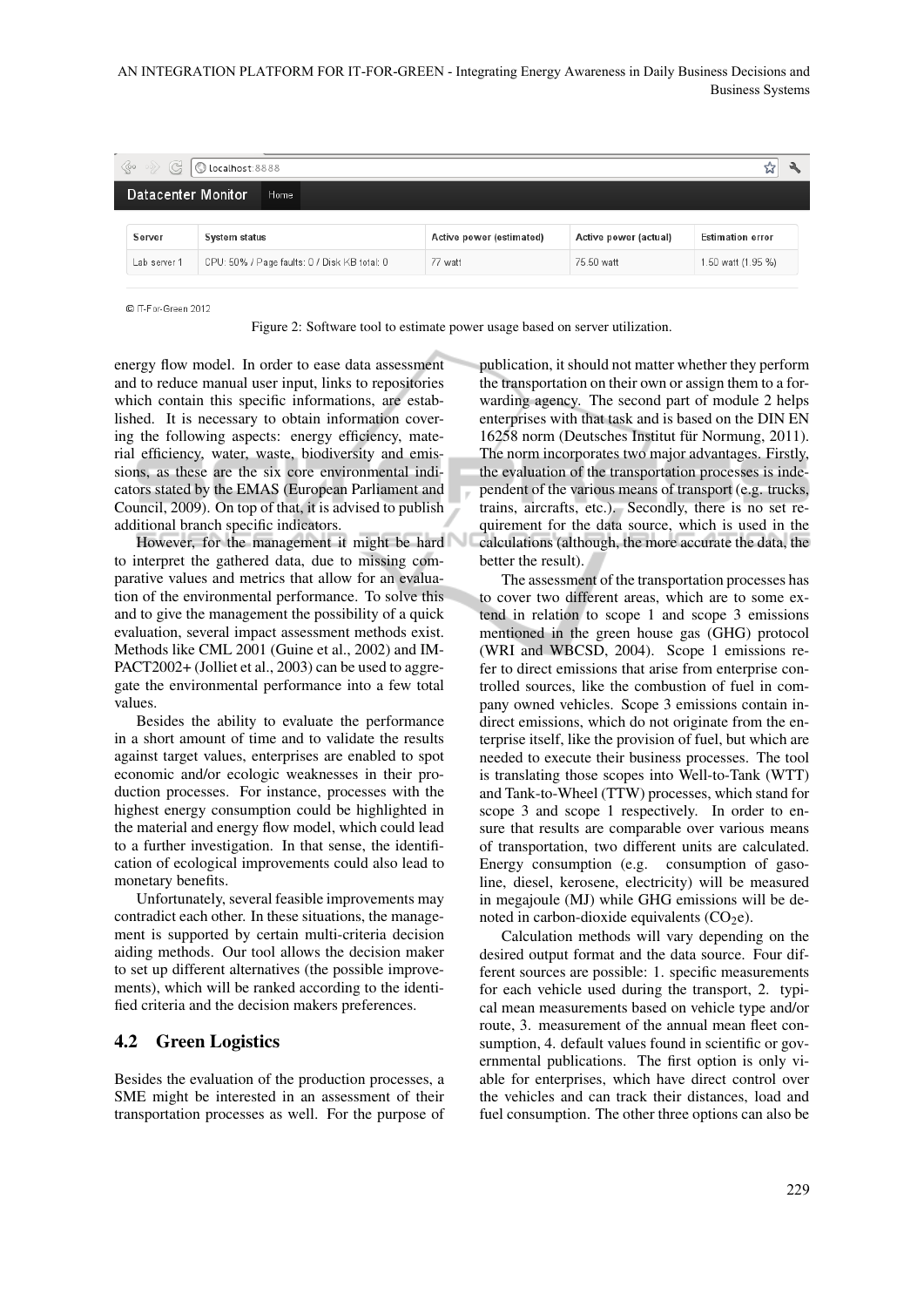used by enterprises, which assign forwarding agencies with the transportation of their goods and will depend on the level of cooperation, because option two and three may require access to external data.

After it is clear, which data is available, the calculation itself is pretty straightforward. The transport route needs to be divided into single parts which are determined by the vehicles that were used. If a good-specific assessment is desired and a vehicle did carry other goods next to the one under investigation, an allocation is required. Such an allocation can be done in three different ways: 1. weight-dependent, 2. volume-dependent or 3. a mixture of both. In that fashion, TTW and Well-to-Wheel (WTW), which is WTT plus TTW, can be calculated for each single part of the route and then be aggregated into a total value for the investigated good.

At the end, the results of both parts are submitted to module 3, which may then lead to a publication in a sustainability report.

# 5 INTEGRATION

We will now discuss the advantages of the integrating character of our planned platform approach in the context of a possible use case. Every task, an end user will be able to fulfill with the help of our new CEMIS, is organized as a workflow and controlled by a new workflow system. Let's assume, we want to develop a new product: A small portable device in need of frequently downloading information from an online store (like an e-book reader, portable media player).

Figure 3 shows the information and control flow during the execution of a single activity within a CEMIS workflow. There are several perspectives on such activities. We will start with a more generic look on the whole system and then discuss it in the light of raising energy awareness and efficiency.

From the user perspective there will be a client application (planned as browser application) that visualizes the processing of a workflow, allows user input and control flow interaction, presents intermediate results, etc.

The technical perspective reflects the realization of the services needed for fulfilling an activity. This is so to speak the business logic of the whole system. For the sake of an individually composed software system that serves exactly the individual needs of different business and companies, we will have a set of interoperable services for individual tasks. With this modular design principle each company may compass its own tailor made CEMIS. A high priority will be given to the supply of energy related services.



INI Figure 3: Integration scheme for energy aware product development.

In the task perspective, a workflow represents an executable arrangement of different activities that guides an user during his work with the system. It will be possible to define (or rather program) complex relations and control flows within a workflow.

A workflow may comprise activities from several (maybe external) sources and also from different users. On a time scale, a workflow might be executed in several phases (during product life-cycle) and be saved to disc in the mean time. In order to share information among all these services and phases, a specialized context for information exchange is shared.

In the context of the mentioned new product, one necessary activity might be to estimate later energy consumption of the servers that host the web store. In this case, the workflow engine will fetch all necessary view information from the service and put it into the user perspective for choosing an appropriate server model and for parameterizing it.

Due to the design of our workflows, the engine will continue with the appropriate activity based on the model choice of the user and carry on with a view that lets him use the model. All calculated results on estimated energy consumption are stored to the context for usage by further activities.

Necessary information about all entailed server loads, when using the product, might be taken from previously executed design activities and thus from the CEMIS context. In this way, results from market research on estimated product using profiles may